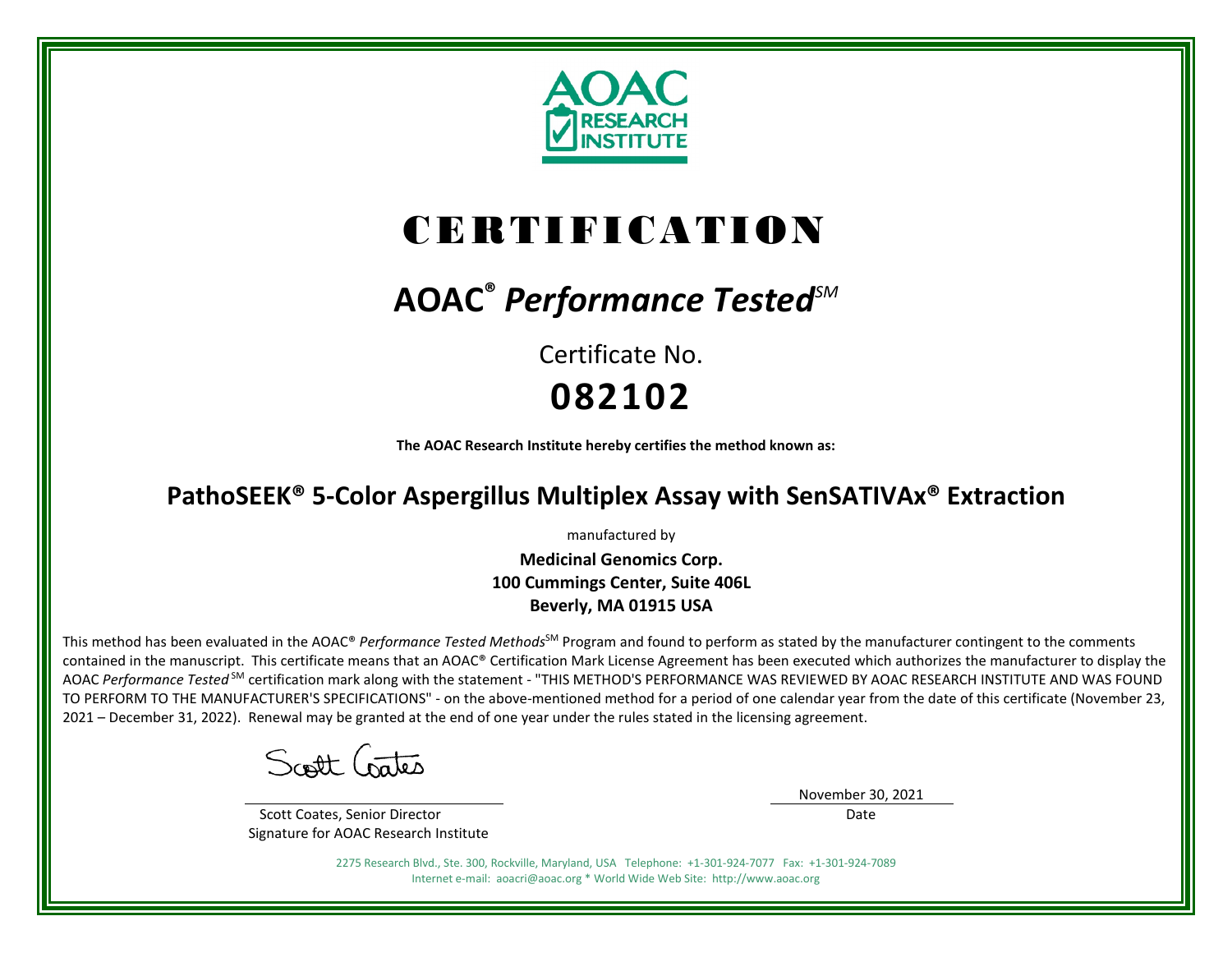| <b>METHOD AUTHORS</b><br><b>ORIGINAL VALIDATION: Kevin McKernan and Yvonne Helbert</b><br><b>MODIFICATION NOVEMBER 2021: Kevin McKernan and Yvonne Helbert</b>                                                                                                                                                                                                                                                                                                                                                                                                                                                                                                                                                                                                     | <b>SUBMITTING COMPANY</b><br><b>Medicinal Genomics Corp.</b><br>100 Cummings Center, Suite 406L<br>Beverly, MA 01915 USA                                                                                                                                                                                                                                                       |  |  |  |  |  |  |
|--------------------------------------------------------------------------------------------------------------------------------------------------------------------------------------------------------------------------------------------------------------------------------------------------------------------------------------------------------------------------------------------------------------------------------------------------------------------------------------------------------------------------------------------------------------------------------------------------------------------------------------------------------------------------------------------------------------------------------------------------------------------|--------------------------------------------------------------------------------------------------------------------------------------------------------------------------------------------------------------------------------------------------------------------------------------------------------------------------------------------------------------------------------|--|--|--|--|--|--|
|                                                                                                                                                                                                                                                                                                                                                                                                                                                                                                                                                                                                                                                                                                                                                                    |                                                                                                                                                                                                                                                                                                                                                                                |  |  |  |  |  |  |
| <b>METHOD NAME(S)</b><br>PathoSEEK® 5-Color Aspergillus Multiplex Assay with SenSATIVAx®<br>Extraction                                                                                                                                                                                                                                                                                                                                                                                                                                                                                                                                                                                                                                                             | <b>CATALOG NUMBERS</b><br>420147, 420148, 420001, 420004, 420201, 420330                                                                                                                                                                                                                                                                                                       |  |  |  |  |  |  |
|                                                                                                                                                                                                                                                                                                                                                                                                                                                                                                                                                                                                                                                                                                                                                                    |                                                                                                                                                                                                                                                                                                                                                                                |  |  |  |  |  |  |
| <b>INDEPENDENT LABORATORY</b><br>Cambium Analytica<br>1230 Woodmere Ave<br>Traverse City, MI 49686                                                                                                                                                                                                                                                                                                                                                                                                                                                                                                                                                                                                                                                                 | <b>AOAC EXPERTS AND PEER REVIEWERS</b><br>Yvonne Salfinger <sup>1</sup> , Jim Agin <sup>2</sup> , Wayne Ziemer <sup>3</sup><br><sup>1</sup> Independent Consultant, Colorado, USA<br><sup>2</sup> Ohio Department of Agriculture (Retired), OH, USA<br><sup>3</sup> USDA FERN (Retired), GA, USA<br>Modification November 2021 reviewed internally by AOAC Research Institute. |  |  |  |  |  |  |
|                                                                                                                                                                                                                                                                                                                                                                                                                                                                                                                                                                                                                                                                                                                                                                    |                                                                                                                                                                                                                                                                                                                                                                                |  |  |  |  |  |  |
| <b>APPLICABILITY OF METHOD</b><br>Analytes - Aspergillus species (A. flavus, A. fumigatus, A. niger & A.<br>terreus)<br>Matrixes – Dried cannabis flower (delta 9-tetrahydrocannabinol [THC]<br>$>0.3\%$ , 10 g), THC-infused chocolate (25 g).<br>MODIFICATION NOVEMBER 2021: Cannabis concentrate (5 g)<br>Performance claims - The PathoSEEK 5-Color Aspergillus Multiplex Assays<br>with SenSATIVAx® Extraction Protocols met the requirements of the<br><b>Standard Method Performance Requirement (SMPR) for Detection of</b><br>Aspergillus in Cannabis and Cannabis Products 2019.001 (2) and AOAC<br>Appendix J: AOAC INTERNATIONAL Methods Committee Guidelines for<br>Validation of Microbiological Methods for Food and Environmental<br>Surfaces (3). | <b>REFERENCE GUIDELINES</b><br>AOAC International SMPR 2019.001, Standard Method Performance<br>Requirements for Detection of Aspergillus in Cannabis and Cannabis Products.<br>(2)<br>Official Methods of Analysis (2019) 21 <sup>st</sup> Ed., Appendix J: AOAC<br>INTERNATIONAL, Rockville, MD (3)                                                                          |  |  |  |  |  |  |
|                                                                                                                                                                                                                                                                                                                                                                                                                                                                                                                                                                                                                                                                                                                                                                    |                                                                                                                                                                                                                                                                                                                                                                                |  |  |  |  |  |  |
| <b>ORIGINAL CERTIFICATION DATE</b><br><b>August 10, 2021</b>                                                                                                                                                                                                                                                                                                                                                                                                                                                                                                                                                                                                                                                                                                       | <b>CERTIFICATION RENEWAL RECORD</b><br>Renewed annually through December 2022.                                                                                                                                                                                                                                                                                                 |  |  |  |  |  |  |
| <b>METHOD MODIFICATION RECORD</b><br>November 2021 Level 2<br>1.                                                                                                                                                                                                                                                                                                                                                                                                                                                                                                                                                                                                                                                                                                   | <b>SUMMARY OF MODIFICATION</b><br>Matrix extension to add cannabis concentrate (5 g) and a<br>1.<br>reduced incubation time for dried cannabis flower.                                                                                                                                                                                                                         |  |  |  |  |  |  |
| Under this AOAC® Performance Tested <sup>5M</sup> License Number, 082102 this<br>method is distributed by:<br><b>NONE</b>                                                                                                                                                                                                                                                                                                                                                                                                                                                                                                                                                                                                                                          | Under this AOAC® Performance Tested <sup>5M</sup> License Number, 082102 this<br>method is distributed as:<br><b>NONE</b>                                                                                                                                                                                                                                                      |  |  |  |  |  |  |

#### **PRINCIPLE OF THE METHOD (1)**

The PathoSEEK® Microbial Safety Testing Platform utilizes a novel, contamination-free, PCR-based assay and provides an internal plant DNA control for every reaction. It is a simple two-step protocol (DNA extraction followed by RT-PCR analysis) which is flexible and automation compatible. The PathoSEEK 5 – Color Aspergillus Multiplex microbial detection assays use a multiplexing strategy with an internal plant DNA reaction control to ensure accurate detection of 4 species of *Aspergillus* as well as cannabis DNA in every reaction. Unlike other techniques, this multiplexing strategy verifies the

performance of the assay when detecting pathogens, resulting in the minimization of false negative results due to reaction set-up errors or failing experimental conditions.

The PathoSEEK process includes real-time quantitative PCR assays using a multiplex system of primers to detect potential pathogens within the plant, extract, or MIP (Marijuana Infused Product) sample. The forward and reverse primers have universal primer tails to enable potential Next Generation Sequencing of resulting products.

Two multiplex assays are available for use, dependent on the thermocycler used for analysis. The PathoSEEK 5 – Color Aspergillus Multiplex Assay for use on the AriaMx Real-Time PCR Thermocycler (Agilent) uses the ATTO 425 Fluorophore for detection of the *Aspergillus terreus*, while the PathoSEEK 5- Color Aspergillus Multiplex Assay for use on the CFX-96 (Bio-Rad) uses the Cy5.5 Fluorophore for the detection of *Aspergillus terreus*. Fluorophores for the three additional Aspergillus species are consistent between the two thermocyclers. Both PCR assays will be validated in the study.

SenSATIVAx is a proprietary DNA isolation process that uses magnetic particles to isolate and purify both plant and microbial DNA from a raw, homogenized plant sample. The SenSATIVAx approach is designed for ease of use and minimal requirement of laboratory equipment. Large centrifuges have been replaced with lightweight minicentrifuges, magnetic particles, and magnets. The use of magnetic particles affords 8 or 96-tip automation, enabling both minimal entry costs and high throughput applications. DNA can be isolated from a single sample or a large batch in under 1 hour. Hands-on time is less than 45 minutes.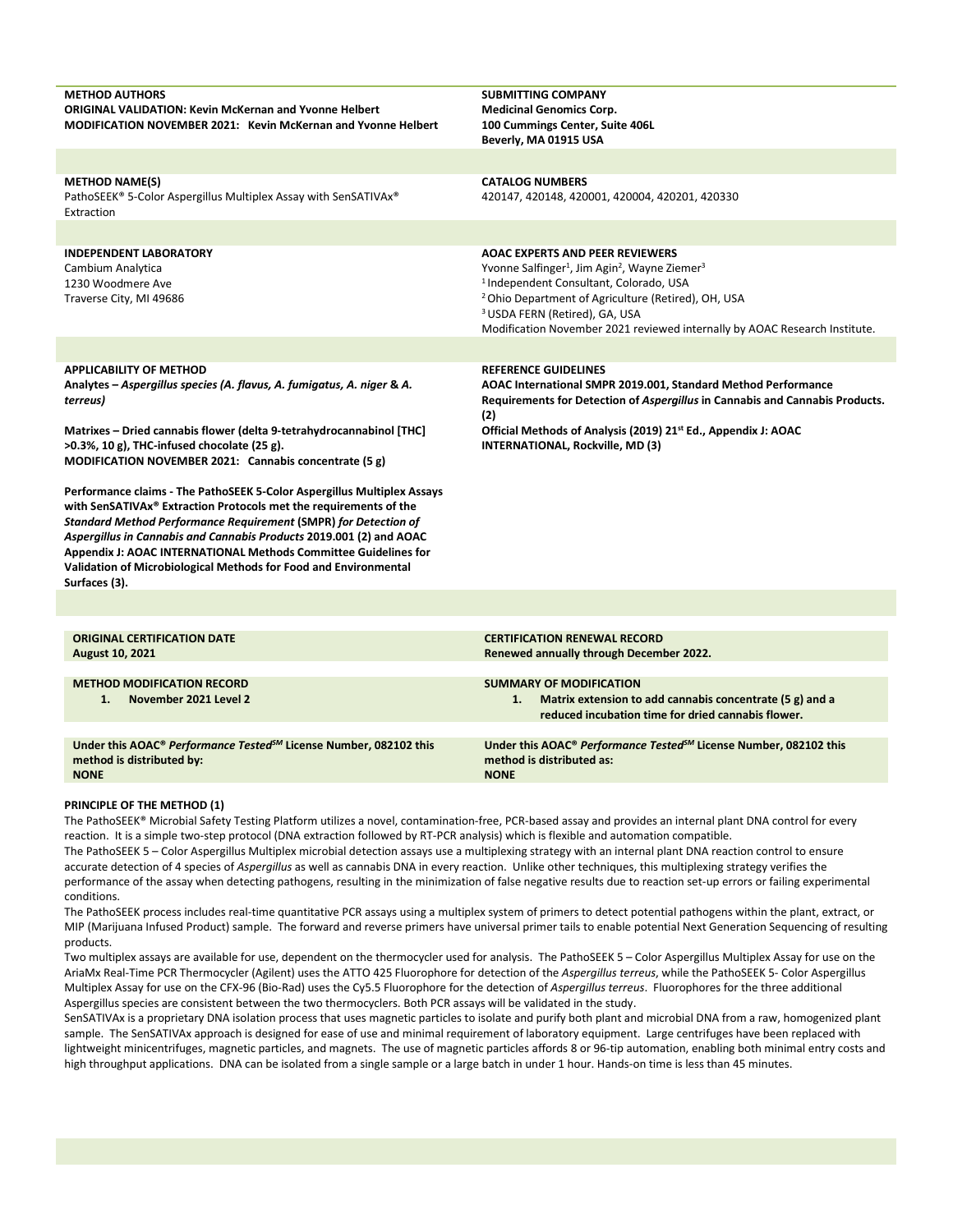#### **DISCUSSION OF THE VALIDATION STUDY (1)**

The PathoSEEK 5-Color Aspergillus Multiplex Assays with SenSATIVAx Extraction Protocol successfully detected *Aspergillus* species from dried cannabis flower (>0.3% THC) and THC-infused chocolate. POD statistical analysis indicated no difference between the candidate presumptive and confirmed results for the matrixes evaluated. For THC-infused chocolate, 2 false positive results were obtained using the AriaMx instrument and 1 false positive result obtained using the CFX-96 instrument. Due to the 2-week equilibration time, the target organisms may have become nonviable, but the presence of the organisms DNA detected by the candidate method resulting in the false positive results. This is a limitation of spiking studies and may not be observed in real-world testing. In the independent laboratory study, 2 false positive results and 1 false negative result were observed. A low level of inoculum (0.48 CFU/test portion) was obtained in the independent laboratory study and is not indicative of contamination levels observed in real-world settings. This low level may have led to the discrepancies observed in the study.

In the inclusivity and exclusivity evaluations, all inclusivity organisms were correctly identified. Three exclusivity organisms (*A. oryzae* ATCC 10124, *A. parasiticus* ATCC 15517 and *A. pseudoterreus* ATCC 10020) were detected by the candidate method; however, these strains are recognized as being close neighbors to the target strains.

#### **Table 5. Inclusivity List:** *Aspergillus* **species (1)**

| No.            |                       |                     |                                             | Result              |                                  |  |  |
|----------------|-----------------------|---------------------|---------------------------------------------|---------------------|----------------------------------|--|--|
|                | Organism              | Source <sup>a</sup> | Origin                                      | SenSATIVax Flower   |                                  |  |  |
|                |                       |                     |                                             | AriaMx <sup>b</sup> | $CFX-96b$                        |  |  |
| $\mathbf{1}$   | Aspergillus flavus    | <b>ATCC 9643</b>    | Shoe sole, New Guinea                       | $\ddot{}$           | $\ddot{}$                        |  |  |
| $\overline{2}$ | Aspergillus flavus    | ATCC 26768          | Dry cracower sausage, Poland                | $\ddot{}$           | $\begin{array}{c} + \end{array}$ |  |  |
| 3              | Aspergillus flavus    | ATCC 16870          | Butter, Japan                               | $\ddot{}$           | $\ddot{}$                        |  |  |
| 4              | Aspergillus flavus    | ATCC 16883          | Cellophane. South Pacific                   | $\ddot{}$           | $\ddot{}$                        |  |  |
| 5              | Aspergillus flavus    | ATCC 11489          | Not Available                               | $\ddot{}$           | $\begin{array}{c} + \end{array}$ |  |  |
| 6              | Aspergillus flavus    | ATCC 11497          | Not Available                               | $\ddot{}$           | $\ddot{}$                        |  |  |
| 7              | Aspergillus flavus    | ATCC204304          | Human sputum, Virginia                      | $\ddot{}$           | $\ddot{}$                        |  |  |
| 8              | Aspergillus flavus    | ATCC MYA-1004       | Clinical Isolate, New York City, NY         | $\ddot{}$           | $\ddot{}$                        |  |  |
| 9              | Aspergillus flavus    | ATCC MYA-200026     | Peanut cotyledons, USA                      | $\ddot{}$           | $\ddot{}$                        |  |  |
| 10             | Aspergillus flavus    | ATCC 12693          | Soil                                        | $\ddot{}$           | $\ddot{}$                        |  |  |
| 11             | Aspergillus fumigatus | ATCC 16903          | Human chest cavity lining, Illinois         | $\ddot{}$           | $\ddot{}$                        |  |  |
| 12             | Aspergillus fumigatus | ATCC1022            | Lung of chicken, Connecticut                | $\ddot{}$           | $\ddot{}$                        |  |  |
| 13             | Aspergillus fumigatus | <b>ATCC 1028</b>    | Soil, Germany                               | $\ddot{}$           | $\ddot{}$                        |  |  |
| 14             | Aspergillus fumigatus | ATCC 96918          | Not Available                               | $\ddot{}$           | $\ddot{}$                        |  |  |
| 15             | Aspergillus fumigatus | ATCC 13073          | Human pulmonary lesion, Maryland            | $\ddot{}$           | $\ddot{}$                        |  |  |
| 16             | Aspergillus fumigatus | ATCC 26934          | Human with Aspergillosis disease, Montana   | $\ddot{}$           | $\ddot{}$                        |  |  |
| 17             | Aspergillus fumigatus | ATCC 14110          | Human sputum                                | $\ddot{}$           | $\ddot{}$                        |  |  |
| 18             | Aspergillus fumigatus | ATCC 204305         | Human sputum, Virginia                      | $\ddot{}$           | $\ddot{}$                        |  |  |
| 19             | Aspergillus fumigatus | ATCC MYA-3626       | California, USA                             | $\ddot{}$           | $\ddot{}$                        |  |  |
| 20             | Aspergillus fumigatus | ATCC MYA-3627       | Jacksonville, TN, USA                       | $\ddot{}$           | $\ddot{}$                        |  |  |
| 21             | Aspergillus niger     | <b>ATCC 15475</b>   | Soil                                        | $\ddot{}$           | $\ddot{}$                        |  |  |
| 22             | Aspergillus niger     | ATCC 16888          | Not Available                               | $\ddot{}$           | $\begin{array}{c} + \end{array}$ |  |  |
| 23             | Aspergillus niger     | <b>ATCC 9142</b>    | Not Available                               | $\ddot{}$           | $\ddot{}$                        |  |  |
| 24             | Aspergillus niger     | <b>ATCC 9029</b>    | Not Available                               | $\ddot{}$           | $\ddot{}$                        |  |  |
| 25             | Aspergillus niger     | ATCC 10535          | Painted pine board, Virginia                | $\ddot{}$           | $\ddot{}$                        |  |  |
| 26             | Aspergillus niger     | ATCC 13496          | Soil, Louisiana                             | $\ddot{}$           | $\ddot{}$                        |  |  |
| 27             | Aspergillus niger     | ATCC 1015           | Not Available                               | $\ddot{}$           | $\ddot{}$                        |  |  |
| 28             | Aspergillus niger     | ATCC 6275           | Leather                                     | $\ddot{}$           | $\ddot{}$                        |  |  |
| 29             | Aspergillus niger     | ATCC 66295          | Jerusalem artichoke tuber, Korea            | $\ddot{}$           | $\ddot{}$                        |  |  |
| 30             | Aspergillus niger     | ATCC 201201         | Farmland, Korea                             | $\ddot{}$           | $\ddot{}$                        |  |  |
| 31             | Aspergillus terreus   | ATCC 16793          | Soil, Texas                                 | $\ddot{}$           | $\ddot{}$                        |  |  |
| 32             | Aspergillus terreus   | ATCC 1012           | Soil, Connecticut                           | $\ddot{}$           | $\ddot{}$                        |  |  |
| 33             | Aspergillus terreus   | ATCC 10690          | Haversack, New Guinea                       | $\ddot{}$           | $\ddot{}$                        |  |  |
| 34             | Aspergillus terreus   | ATCC 16794          | Not Available                               | $\ddot{}$           | $\ddot{}$                        |  |  |
| 35             | Aspergillus terreus   | ATCC 24839          | Not Available                               | $\ddot{}$           | $\ddot{}$                        |  |  |
| 36             | Aspergillus terreus   | ATCC 52430          | Decayed timber, India                       | $\ddot{}$           | $\ddot{}$                        |  |  |
| 37             | Aspergillus terreus   | ATCC 12238          | Not Available                               | $\ddot{}$           | $\ddot{}$                        |  |  |
| 38             | Aspergillus terreus   | ATCC MYA-4897       | Soil, Baghdad, Iran                         | $\ddot{}$           | $\ddot{}$                        |  |  |
| 39             | Aspergillus terreus   | ATCC MYA-4898       | Not Available                               | $\ddot{}$           | $\ddot{}$                        |  |  |
| 40             | Aspergillus terreus   | ATCC 26604          | Ankylosing spondylitis                      | $\ddot{}$           | $\ddot{}$                        |  |  |
| 41             | Aspergillus flavus    | ATCC 13697          | Not Available                               | $\ddot{}$           | $\ddot{}$                        |  |  |
| 42             | Aspergillus flavus    | ATCC MYA-4921       | Not Available                               | $\ddot{}$           | $\ddot{}$                        |  |  |
| 43             | Aspergillus flavus    | ATCC MYA-3631       | Human biopsy, USA                           | $\ddot{}$           | $\ddot{}$                        |  |  |
| 44             | Aspergillus fumigatus | ATCC MYA-4690       | Not Available                               | $\ddot{}$           | $\ddot{}$                        |  |  |
| 45             | Aspergillus fumigatus | ATCC MYA-4915       | Human sputum, Shanghai, China               | $\ddot{}$           | $\ddot{}$                        |  |  |
| 46             | Aspergillus fumigatus | ATCC 16424          | Human lung with aspergillosis, Pennsylvania | $\ddot{}$           | $\ddot{}$                        |  |  |
| 47             | Aspergillus niger     | ATCC 208815         | Derived from ATCC 9029                      | $\ddot{}$           | $\ddot{}$                        |  |  |
| 48             | Aspergillus terreus   | ATCC 20542          | Not Available                               | $\ddot{}$           | $\ddot{}$                        |  |  |
| 49             | Aspergillus terreus   | ATCC 20064          | Not Available                               | $\ddot{}$           | $\ddot{}$                        |  |  |
| 50             |                       | ATCC 32587          | Gamma mutant of NRRL 1960                   | $\ddot{}$           | $\ddot{}$                        |  |  |
|                | Aspergillus terreus   |                     |                                             |                     |                                  |  |  |

<sup>*a*</sup>ATCC – American Type Culture Collection, Manassas, VA; <sup>*b*</sup>(+) = positive, (-) = negative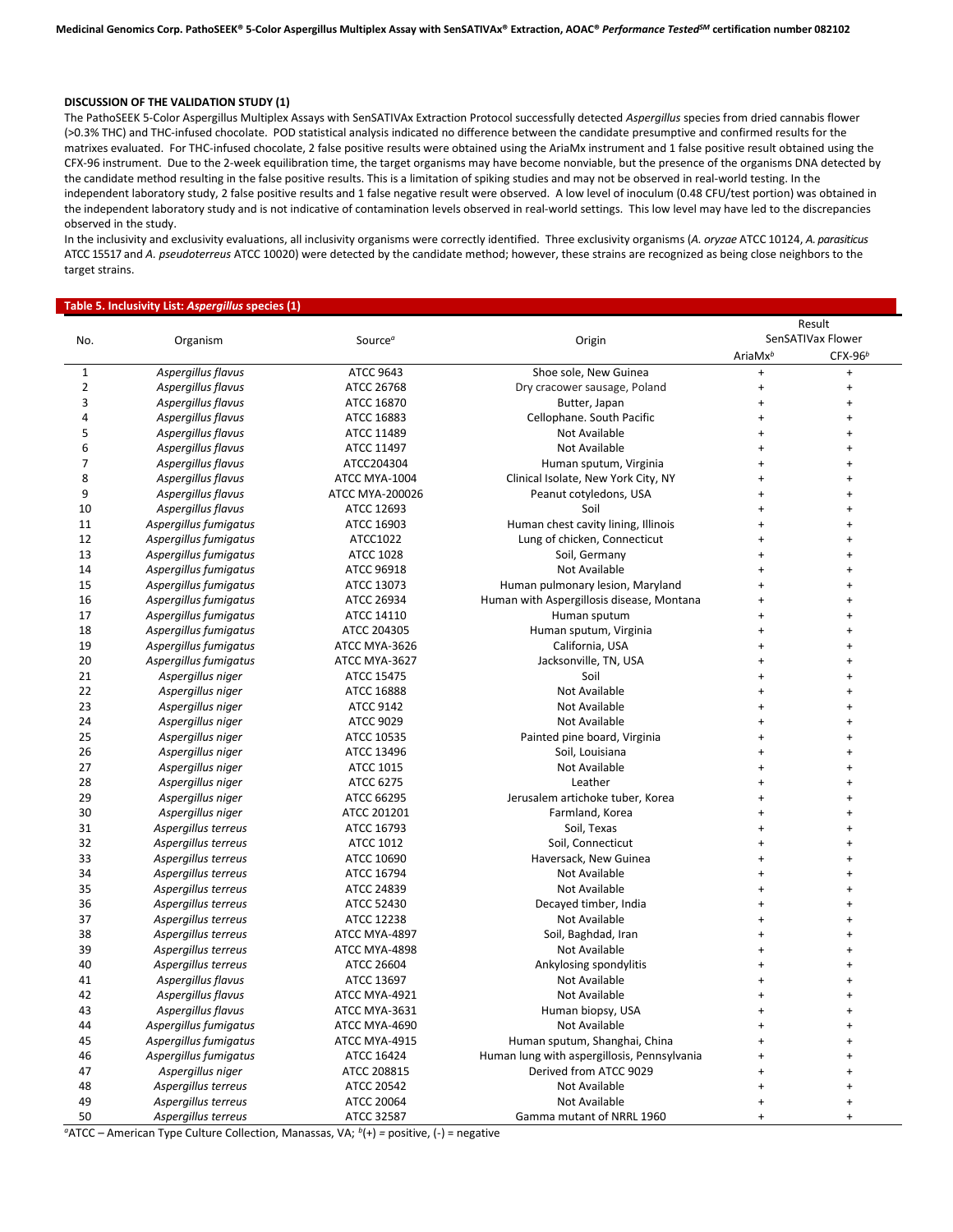**Medicinal Genomics Corp. PathoSEEK® 5-Color Aspergillus Multiplex Assay with SenSATIVAx® Extraction, AOAC®** *Performance TestedSM* **certification number 082102**

|                | Table 6. Exclusivity List (1)  |                            |                                                                    |                     |                                |
|----------------|--------------------------------|----------------------------|--------------------------------------------------------------------|---------------------|--------------------------------|
|                | Organism                       |                            |                                                                    |                     | Result                         |
| No.            |                                | Source <sup><i>a</i></sup> | Origin                                                             | AriaMx <sup>b</sup> | SenSATIVax Flower<br>$CFX-96b$ |
|                |                                |                            |                                                                    |                     |                                |
| 1              | Acinetobacter baumanii         | ATCC 19606                 | Urine                                                              |                     |                                |
| $\overline{2}$ | Alternia alternata             | ATCC 6663                  | <b>Not Available</b>                                               |                     |                                |
| 3              | Aspergillus aculeatus          | ATCC 24147                 | Not Available                                                      |                     |                                |
| 4              | Aspergillus brasiliensis       | <b>ATCC 9642</b>           | Wireless radio                                                     |                     |                                |
| 5              | Aspergillus casiellus          | ATCC 42693                 | equipment, New South Wales, Australia<br>Dried chilies, New Guinea |                     |                                |
| 6              |                                | ATCC MYA-4641              |                                                                    |                     |                                |
| 7              | Aspergillus carbonarius        |                            | Grape berry, Brindis, Apulia, Italy                                |                     |                                |
|                | Aspergillus clavatus           | <b>ATCC 1007</b>           | Not Available                                                      |                     |                                |
| 8<br>9         | Aspergillus deflectus          | ATCC 62502                 | Wheat, China                                                       |                     |                                |
|                | Aspergillus fijiensis          | ATCC 20611                 | Not Available                                                      |                     |                                |
| 10             | Aspergillus niveo-glaucus      | ATCC 10075                 | Not Available                                                      |                     |                                |
| 11             | Aspergillus janponicus         | ATCC 16873                 | Soil, Panama                                                       |                     |                                |
| 12             | Aspergillus nidulans           | ATCC 38163                 | Not Available                                                      |                     |                                |
| 13             | Aspergillus oryzae             | ATCC 10124                 | Not Available                                                      | $+^c$               | $\ddot{}$                      |
| 14             | Aspergillus parasiticus Speare | ATCC 15517                 | Not Available                                                      | $+^c$               | $\ddot{}$                      |
| 15             | Aspergillus pseudoterreus      | ATCC 10020                 | Not Available                                                      | $+d$                | $\ddot{}$                      |
| 16             | Aspergillus tamarii            | <b>ATCC 1005</b>           | tomato                                                             |                     |                                |
| 17             | Aspergillus tubingensis        | <b>ATCC 1004</b>           | Not Available                                                      |                     |                                |
| 18             | Aspergillus tubingensis        | ATCC 10550                 | <b>Not Available</b>                                               |                     |                                |
| 19             | Aspergillus ustus              | ATCC 1041                  | Culture containment, USA                                           |                     |                                |
| 20             | Aspergillus versicolor         | ATCC 11730                 | Cellophane gas mask, India                                         |                     |                                |
| 21             | Botrytis cinerea Persoon       | ATCC 11542                 | Azalea flowers, Washington, D.C.                                   |                     |                                |
| 22             | Candida albicans               | ATCC 10231                 | Man with bronchomycosis                                            |                     |                                |
| 23             | Cryptococcus laurentii         | ATCC 18803                 | Palm wine, malaffou, Congo                                         |                     |                                |
| 24             | Cryptococcus neoformans        | ATCC 208821                | Patient with Hodgkin's disease, New York                           |                     |                                |
| 25             | Fusarium proliferatum          | ATCC 76097                 | Raw cotton, North Carolina                                         |                     |                                |
|                |                                |                            | Celery, Apium graceolens var. dulce, California,                   |                     |                                |
| 26             | Fusarium oxysporum             | ATCC 62506                 | <b>USA</b>                                                         |                     |                                |
|                |                                |                            | Cardamom fruit pod, Elettaria cardamomum,                          |                     |                                |
| 27             | Fusarium solani                | <b>ATCC 52628</b>          | Guatemala                                                          |                     |                                |
| 28             | Mucor circinelloides           | ATCC 38592                 | N/A                                                                |                     |                                |
| 29             | Mucor hiemalis                 | ATCC 28935                 | Soil in spruce forest, Germany                                     |                     |                                |
| 30             | Penicillium chrysogenum        | ATCC 18476                 | Cheese?, USSR                                                      |                     |                                |
| 31             | Penicillium rubens             | ATCC 11709                 | Selected from Wis. 48-701, after N-mustard                         |                     |                                |
|                |                                |                            | exposure                                                           |                     |                                |
| 32             | Penicillium venetum            | ATCC 16025                 | Hyacinthus sp. Bulb, England                                       |                     |                                |
| 33             | Pseudomonas aeruginosa         | ATCC 35554                 | Not Available                                                      |                     |                                |
| 34             | Rhizopus stolonifer            | ATCC 14037                 | Not Available                                                      |                     |                                |
| 35             | Yarrowia lipolytica            | ATCC 20390                 | Nonsporulating diploid                                             |                     |                                |

*<sup>a</sup>*ATCC – American Type Culture Collection, Manassas, VA;*<sup>b</sup>*(+) *=* positive, (-) = negative; *<sup>c</sup>* Cross reacts with *A. flavus*; *<sup>d</sup>*Cross reacts with *A. terreus*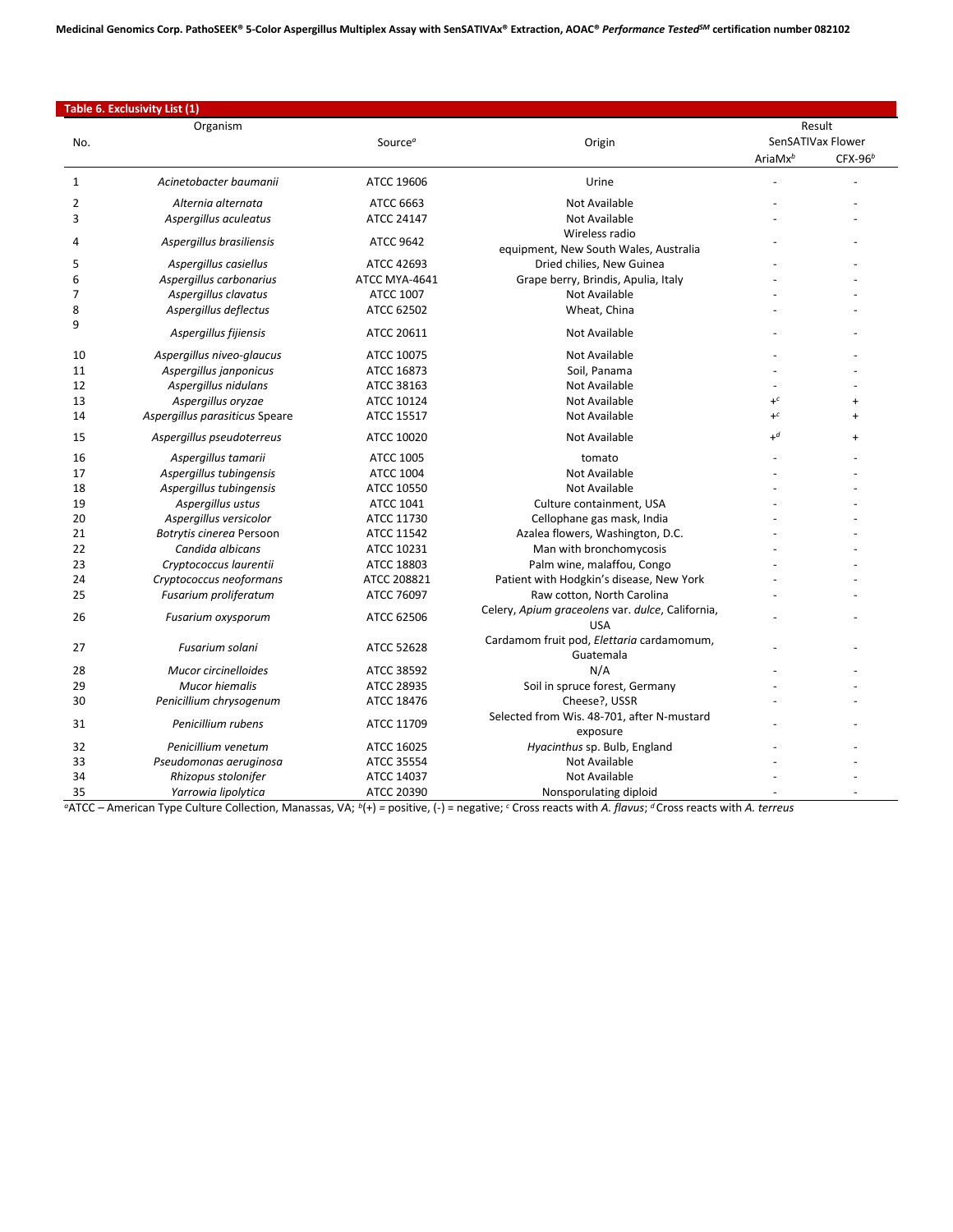|                                                                                                                   |                            | Table 7: PathoSEEK 5 - Color Aspergillus Multiplex Assays with SenSATIVAx Extraction Presumptive vs Confirmed Results (Paired) - POD Results (1) |                |       |                                         |               |          |                                                |            |                          |               |
|-------------------------------------------------------------------------------------------------------------------|----------------------------|--------------------------------------------------------------------------------------------------------------------------------------------------|----------------|-------|-----------------------------------------|---------------|----------|------------------------------------------------|------------|--------------------------|---------------|
| Matrix and<br>Inoculum                                                                                            | <b>PCR</b><br>Thermocycler | MPN <sub>a</sub> / Test Portion                                                                                                                  | N <sub>b</sub> | $x^c$ | Presumptive<br>$POD_{cp}^{d}$<br>95% CI |               | X        | Confirmed<br>$POD_{cc}$ <sup>e</sup><br>95% CI |            | $dPOD_{cp}$ <sup>f</sup> | 95% Clg       |
|                                                                                                                   |                            |                                                                                                                                                  |                |       |                                         |               |          |                                                |            |                          |               |
| Dried                                                                                                             |                            | <b>NA</b>                                                                                                                                        | 5              | 0     | 0.00                                    | 0.00.0.43     | 0        | 0.00                                           | 0.00.0.43  | 0.00                     | $-0.47, 0.47$ |
| cannabis<br>flower                                                                                                | AriaMX                     | 1.02(0.57, 1.74)                                                                                                                                 | 20             | 11    | 0.55                                    | 0.34, 0.75    | 11       | 0.55                                           | 0.34, 0.75 | 0.00                     | $-0.13, 0.13$ |
| (>0.3% THC)                                                                                                       |                            | >10(8.00, >30.0)                                                                                                                                 | 5              | 5     | 1.00                                    | 0.57, 1.00    | 5        | 1.00                                           | 0.57, 1.00 | 0.00                     | $-0.47, 0.47$ |
| 10 <sub>g</sub><br><i>(Aspergillus</i>                                                                            |                            | <b>NA</b>                                                                                                                                        | 5              | 0     | 0.00                                    | $-0.47, 0.47$ | $\Omega$ | 0.00                                           | 0.00.0.43  | 0.00                     | $-0.47, 0.47$ |
| niger ATCC                                                                                                        | <b>CFX-96</b>              | 1.02(0.57, 1.74)                                                                                                                                 | 20             | 10    | 0.50                                    | 0.30, 0.70    | 11       | 0.55                                           | 0.34, 0.75 | $-0.05$                  | $-0.21, 0.11$ |
| 16888)                                                                                                            |                            | >10(8.00, >30.0)                                                                                                                                 | 5              | 5     | 0.00                                    | $-0.47, 0.47$ | 5        | 1.00                                           | 0.57, 1.00 | 0.00                     | $-0.47, 0.47$ |
|                                                                                                                   | AriaMX                     | <b>NA</b>                                                                                                                                        | 5              | 0     | 0.00                                    | 0.00, 0.43    | 0        | 0.00                                           | 0.00, 0.43 | 0.00                     | $-0.47, 0.47$ |
| THC-Infused<br>Chocolate                                                                                          |                            | 2.85 (1.64, 4.96)                                                                                                                                | 20             | 14    | 0.70                                    | 0.48, 0.86    | 12       | 0.60                                           | 0.39, 0.78 | 0.10                     | $-0.08, 0.28$ |
| 25g<br>(Aspergillus<br>fumigatus<br>ATCC MYA-<br>4609)                                                            |                            | >10(8.00, >30.0)                                                                                                                                 | 5              | 5     | 1.00                                    | 0.57, 1.00    | 5        | 1.00                                           | 0.57, 1.00 | 0.00                     | $-0.47, 0.47$ |
|                                                                                                                   | <b>CFX-96</b>              | <b>NA</b>                                                                                                                                        | 5              | 0     | 0.00                                    | $-0.47, 0.47$ | $\Omega$ | 0.00                                           | 0.00, 0.43 | 0.00                     | $-0.47, 0.47$ |
|                                                                                                                   |                            | 2.85 (1.64, 4.96)                                                                                                                                | 20             | 13    | 0.65                                    | 0.43, 0.82    | 12       | 0.60                                           | 0.39, 0.78 | 0.05                     | $-0.11, 0.21$ |
|                                                                                                                   |                            | $>10$ (8.00, $>30.0$ )                                                                                                                           | 5              | 5     | 0.00                                    | $-0.47, 0.47$ | 5        | 1.00                                           | 0.57, 1.00 | 0.00                     | $-0.47, 0.47$ |
| <b>Dried</b>                                                                                                      |                            | <b>NA</b>                                                                                                                                        | 5              | 0     | 0.00                                    | $-0.47, 0.47$ | $\Omega$ | 0.00                                           | 0.00, 0.43 | 0.00                     | $-0.47, 0.47$ |
| cannabis<br>flower                                                                                                | AriaMX                     | 0.48(0.24, 0.80)                                                                                                                                 | 20             | 6     | 0.30                                    | 0.14, 0.52    | 5        | 0.25                                           | 0.11, 0.47 | 0.05                     | $-0.16, 0.26$ |
| $(>0.3%$ THC)<br>10 <sub>g</sub><br><i>(Aspergillus</i><br>niger ATCC<br>$16888$ ) -<br>Independent<br>Laboratory |                            | $>10$ (8.00, $>30.0$ )                                                                                                                           | 5              | 5     | 1.00                                    | $-0.47, 0.47$ | 5        | 1.00                                           | 0.57, 1.00 | 0.00                     | $-0.47, 0.47$ |
|                                                                                                                   | <b>CFX-96</b>              | <b>NA</b>                                                                                                                                        | 5              | 0     | 0.00                                    | $-0.47, 0.47$ | 0        | 0.00                                           | 0.00.0.43  | 0.00                     | $-0.47, 0.47$ |
|                                                                                                                   |                            | 0.48(0.24, 0.80)                                                                                                                                 | 20             | 6     | 0.30                                    | 0.14, 0.52    | 5        | 0.25                                           | 0.11, 0.47 | 0.05                     | $-0.16, 0.26$ |
|                                                                                                                   |                            | >10(8.00, >30.0)                                                                                                                                 | 5              | 5     | 1.00                                    | $-0.47, 0.47$ | 5        | 1.00                                           | 0.57, 1.00 | 0.00                     | $-0.47, 0.47$ |

*<sup>a</sup>*MPN = Most Probable Number is based on the POD of reference method test portions using the Least Cost Formulations MPN calculator, with 95% confidence interval.

*<sup>b</sup>*N = Number of test potions.

*c* x = Number of positive test portions.

*<sup>d</sup>*PODCP = Candidate method presumptive positive outcomes divided by the total number of trials.

*e* POD<sub>cc</sub> = Candidate method confirmed positive outcomes divided by the total number of trials.

*f* dPOD<sub>CP</sub> = Difference between the candidate method presumptive result and candidate method confirmed result POD values.

*g*95% CI = If the confidence interval of a dPOD does not contain zero, then the difference is statistically significant at the 5% level.